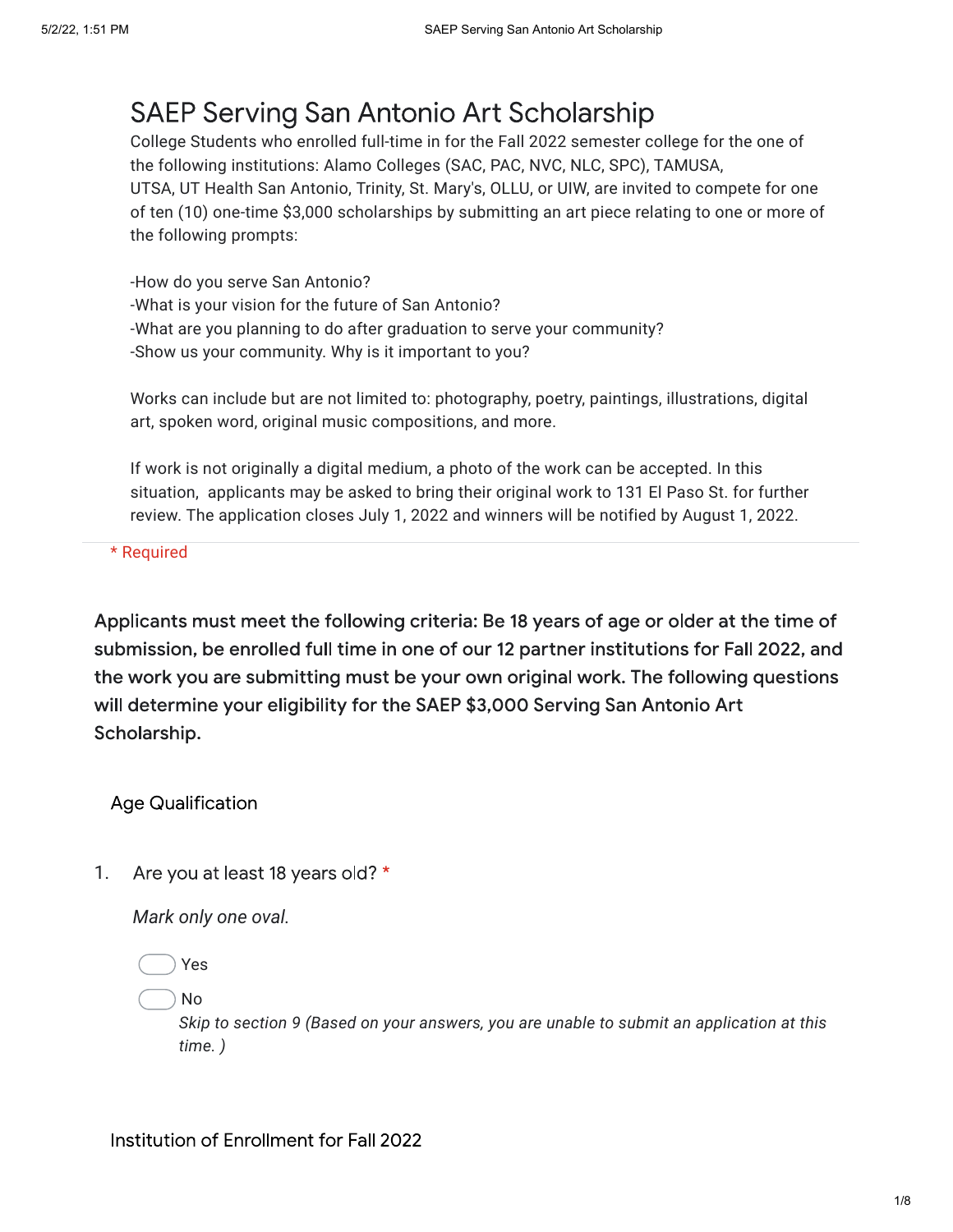2. Where will you be enrolled for Fall 2022? \*

*Mark only one oval.*

| Alamo Colleges (SAC, PAC, NVC, NLC, SPC)                                                                                       |
|--------------------------------------------------------------------------------------------------------------------------------|
| <b>UTSA</b>                                                                                                                    |
| <b>TAMUSA</b>                                                                                                                  |
| UT Health San Antonio                                                                                                          |
| <b>Trinity</b>                                                                                                                 |
| St. Mary's                                                                                                                     |
| OLLU                                                                                                                           |
| <b>UIW</b>                                                                                                                     |
| My school is not listed<br>Skip to section 9 (Based on your answers, you are unable to submit an application at this<br>time.) |

## Enrollment Status for Fall 2022

3. Will you be enrolled full time for Fall 2022? \*

*Mark only one oval.*

Yes

No

*Skip to section 9 (Based on your answers, you are unable to submit an application at this time. )*

Confirmation of Original Work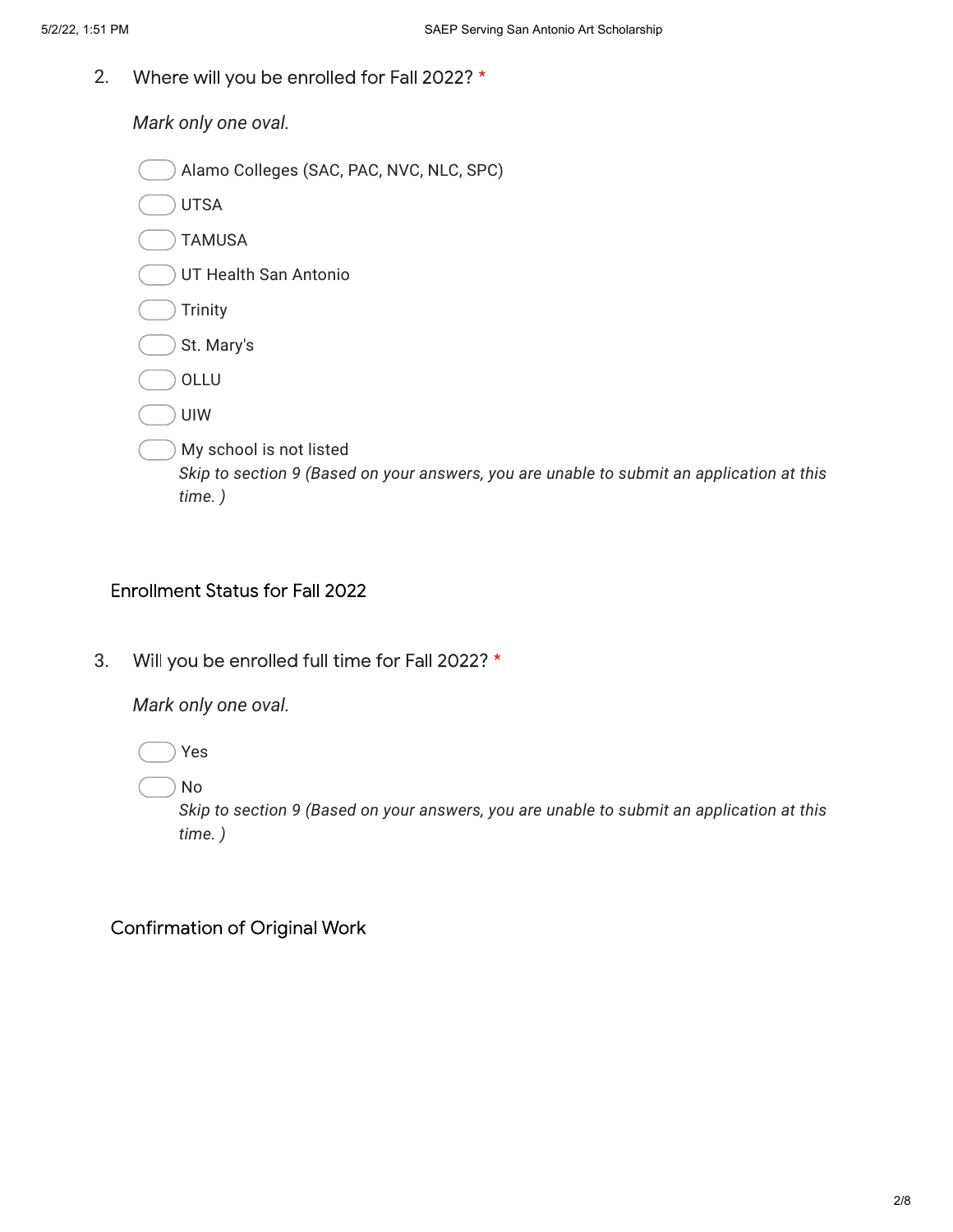4. Do you attest that the work that you are submitting is your own original work? \*

*Mark only one oval.*

| Yes<br>No<br>time.)             | Skip to section 9 (Based on your answers, you are unable to submit an application at this                                                                                                                    |
|---------------------------------|--------------------------------------------------------------------------------------------------------------------------------------------------------------------------------------------------------------|
| Applicant<br><b>Information</b> | Based on your answers you are eligible to apply for the SAEP \$3000 Serving San<br>Antonio Art Scholarship. Continue filling out the application and direct any questions to<br>fmontez@saedpartnership.org. |
| First Name *                    |                                                                                                                                                                                                              |

6. Last Name \*

5.

7. Date of Birth \*

*Example: January 7, 2019*

- 8. What is your major/field of study? \*
- 9. What is your preferred phone number? \*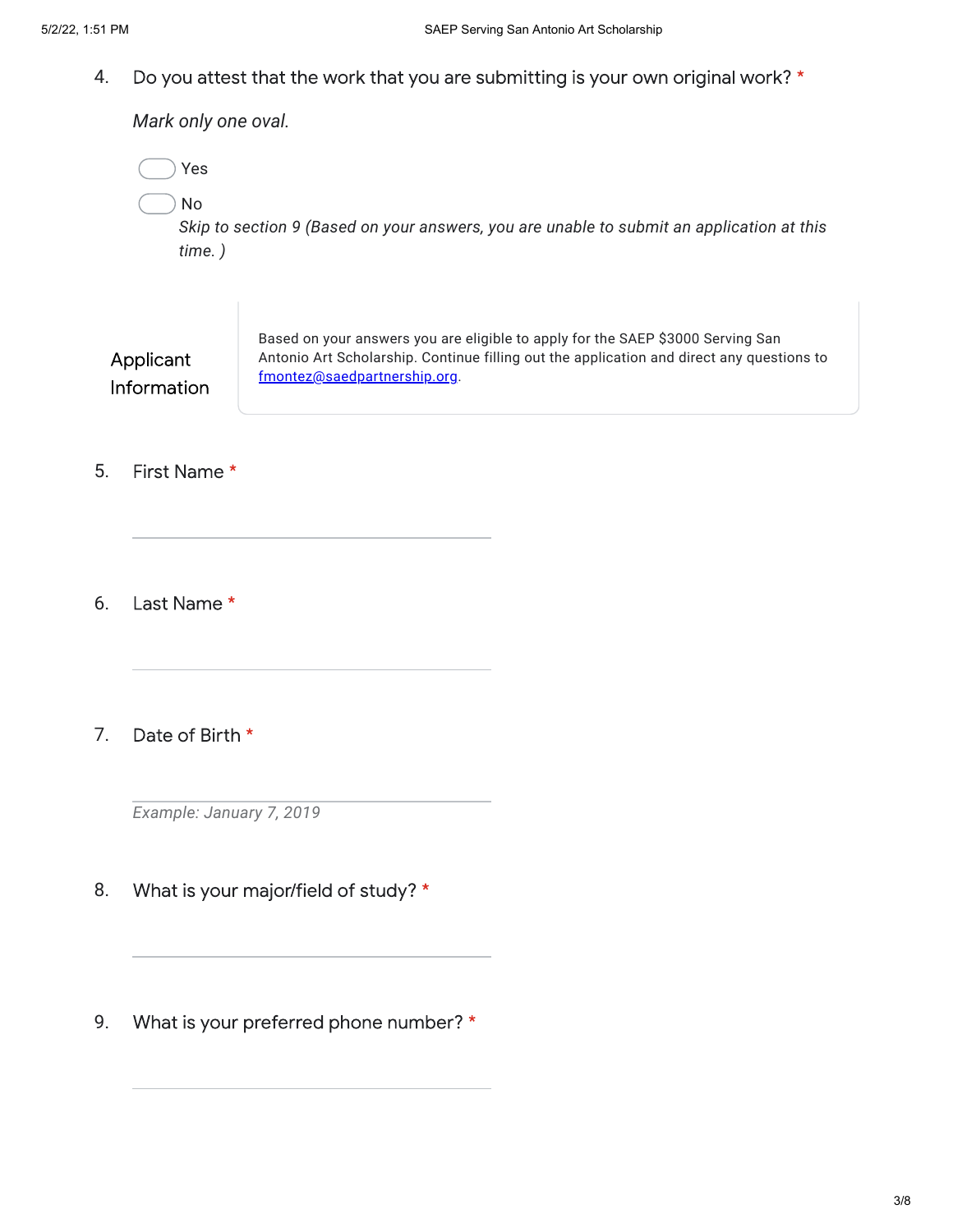- 10. What is your preferred email address?
- 11. Have you used any of the following SAEP Services? Select all that apply. \*

*Check all that apply.*

| cafécollege |
|-------------|
| n           |

- Road to Success
- SAEP Scholarship
- Upgrade
- I have not used SAEP Services
- 12. What has been your greatest challenge as a college student? \*

13. Are you a first generation college student? (First generation student definition: Parent/Guardian in your household has not obtained a 4 year college degree.) \*

*Mark only one oval.*

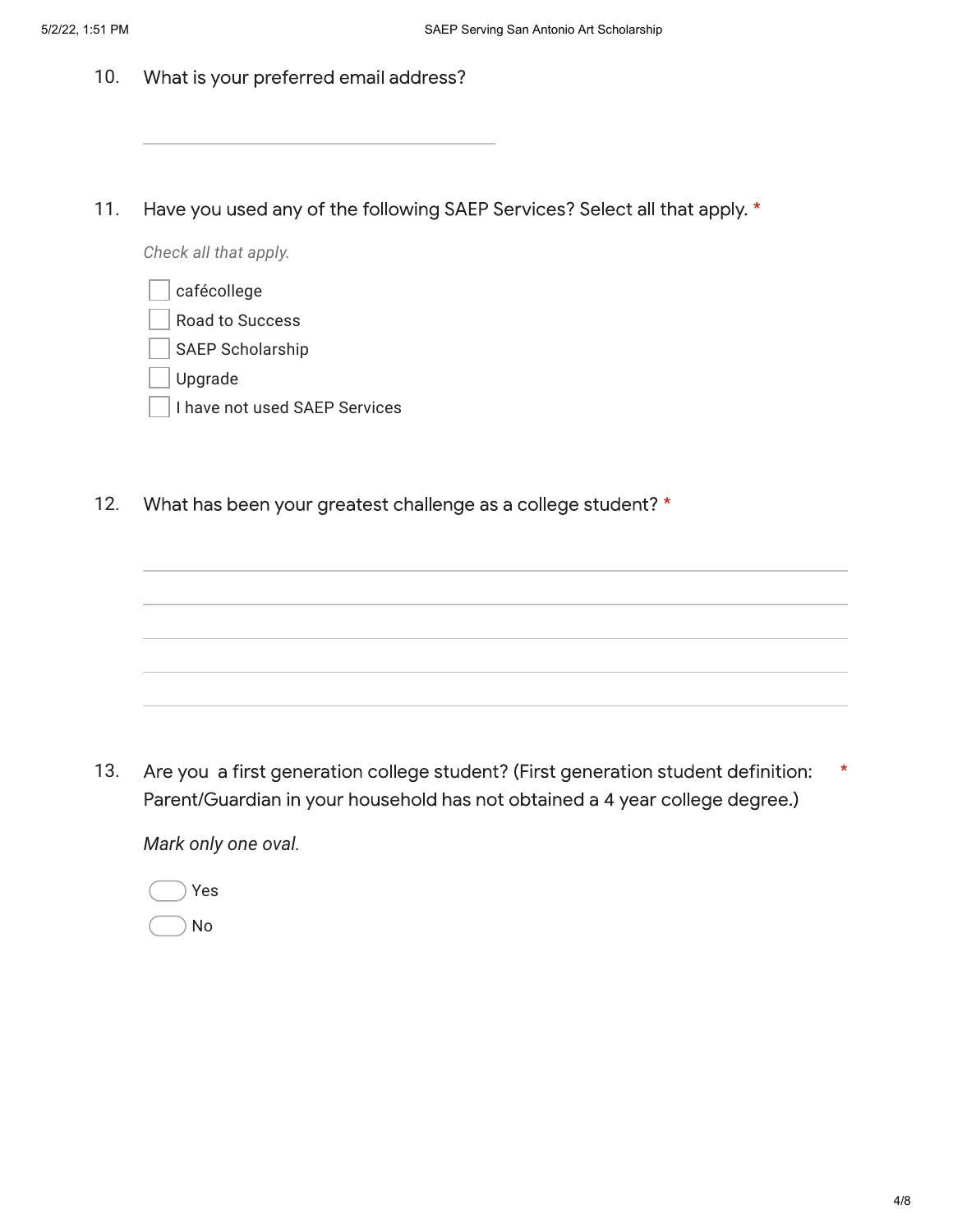14. What does San Antonio mean to you? \*



15. What is the title of your work? \*

16. What medium is your work? \*

*Mark only one oval.*

- Painting
- Illustration
- Mixed Media
- Video/Recording
- Spoken Word/Poetry
- Other: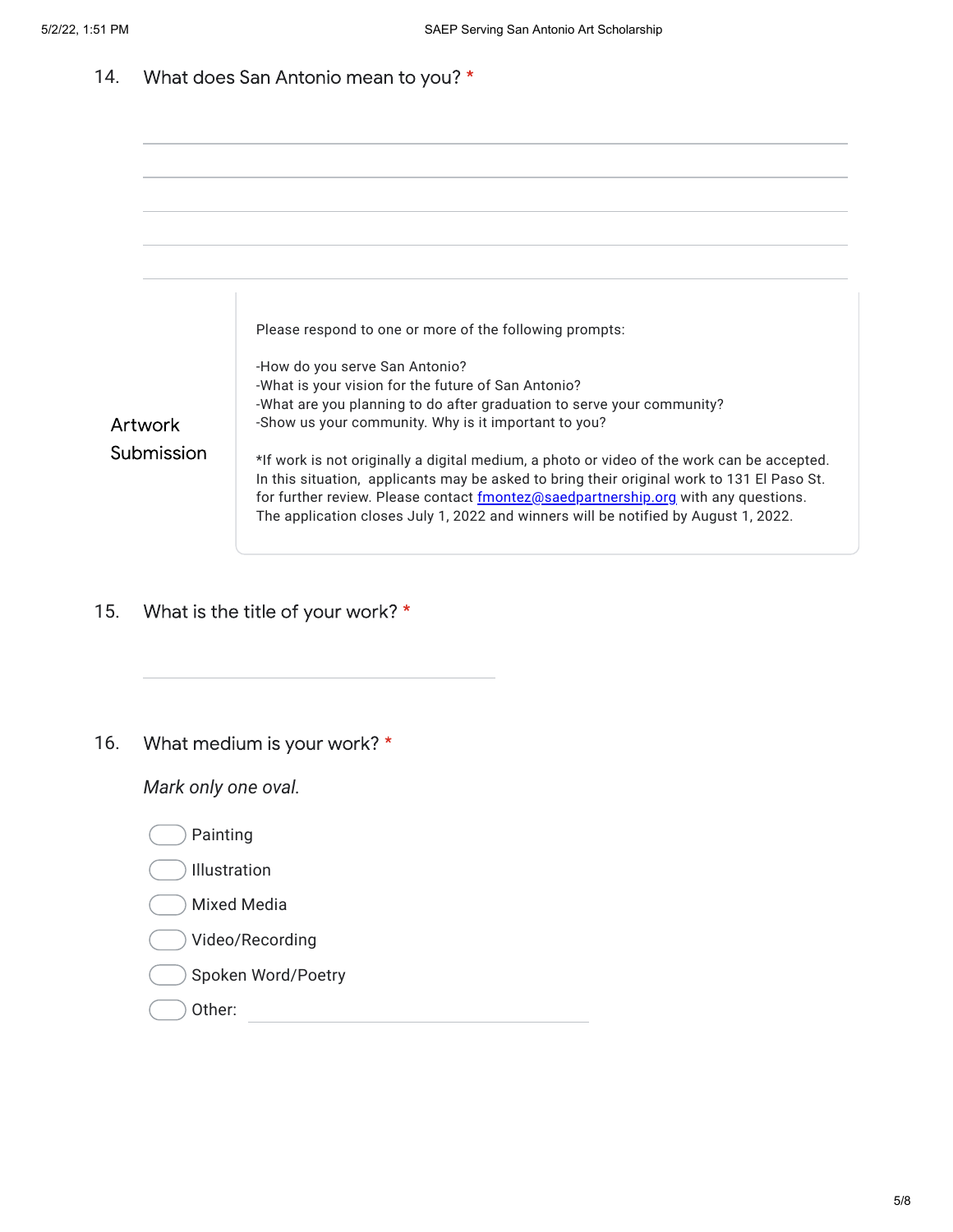17. Please upload your submission here. If your work if larger than the submission allows, please email to [fmontez@saedpartnership.org](mailto:fmontez@saedpartnership.org) with "SAEP Art Scholarship Submission" in the subject line, and your name and title of work in the body of the email.

## Files submitted:

18. Which prompt(s) have you selected? \*

*Check all that apply.*

How do you serve San Antonio?

What is your vision for the future of San Antonio?

What are you planning to do after graduation to serve your community?

Show us your community. Why is it important to you?

19. Please explain how your work relates to the prompt(s), and the meaning/significance of the work.

Agreements

Please read through the following agreements carefully. Any questions can be directed to [fmontez@saedpartnership.org](mailto:fmontez@saedpartnership.org)

20. By submitting this application, I am attesting that all the information I have provided is correct, accurate, and true. \*

*Mark only one oval.*

I agree.

I disagree.

\*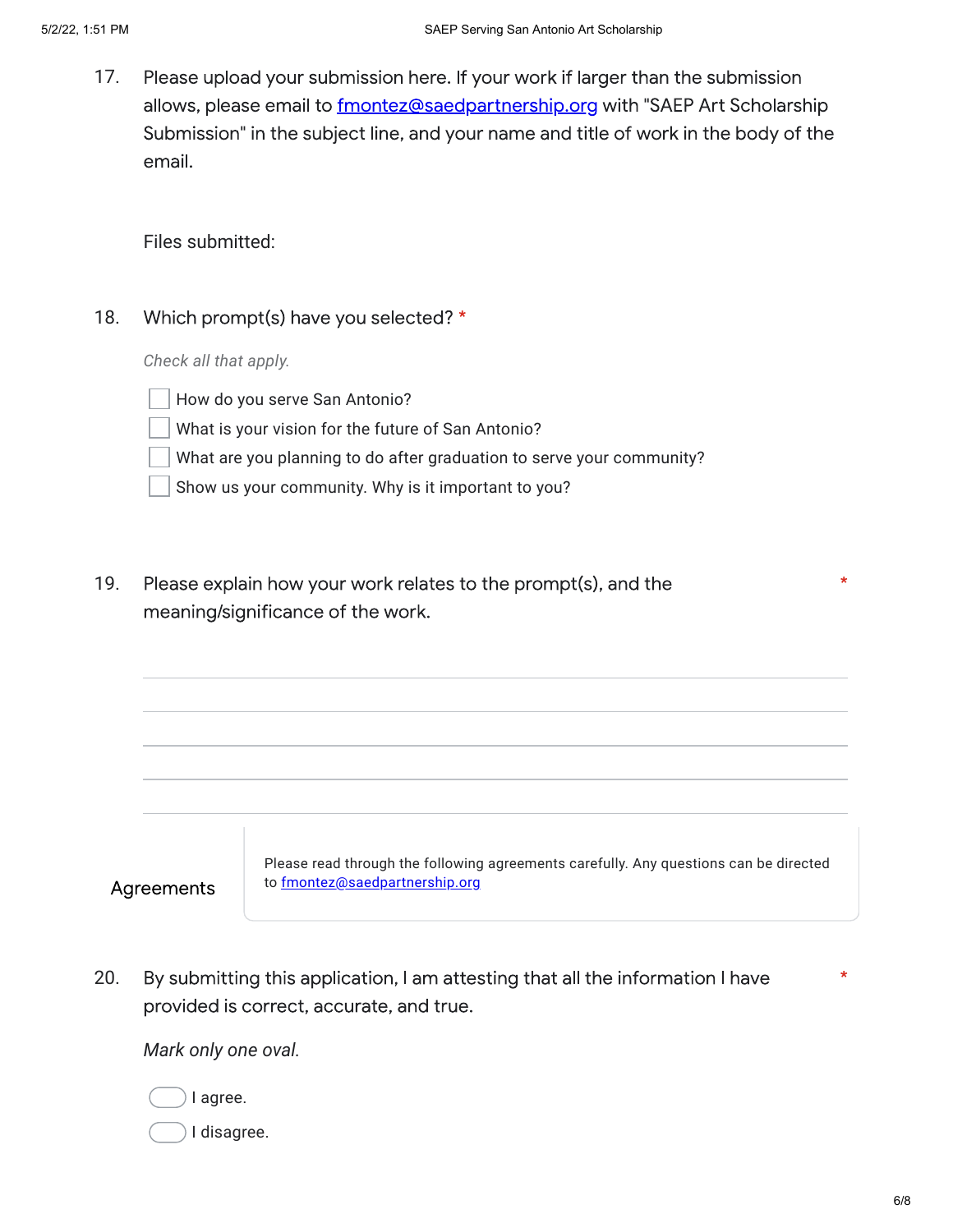21. By submitting this application, I am attesting that I understand that the scholarship recipients will be chosen through an anonymous selection process via a committee chosen by the SAEP Administration.

*Mark only one oval.*



22. By submitting this form, I am attesting that I understand that in order to receive the scholarship, I must enroll Full Time for the Fall 2022 Semester at one of the following institutes of higher education: Alamo Colleges (SAC, PAC, NVC, NLC, SPC), TAMUSA, UTSA, UT Health San Antonio, Trinity, St. Mary's, OLLU, UIW) \*

*Mark only one oval.*

| I agree.    |
|-------------|
| I disagree. |

23. By submitting this application, I understand that if chosen as a winner for the scholarship that I release rights of my works to SAEP. \*

*Mark only one oval.*

I agree.

I do not agree.

\*